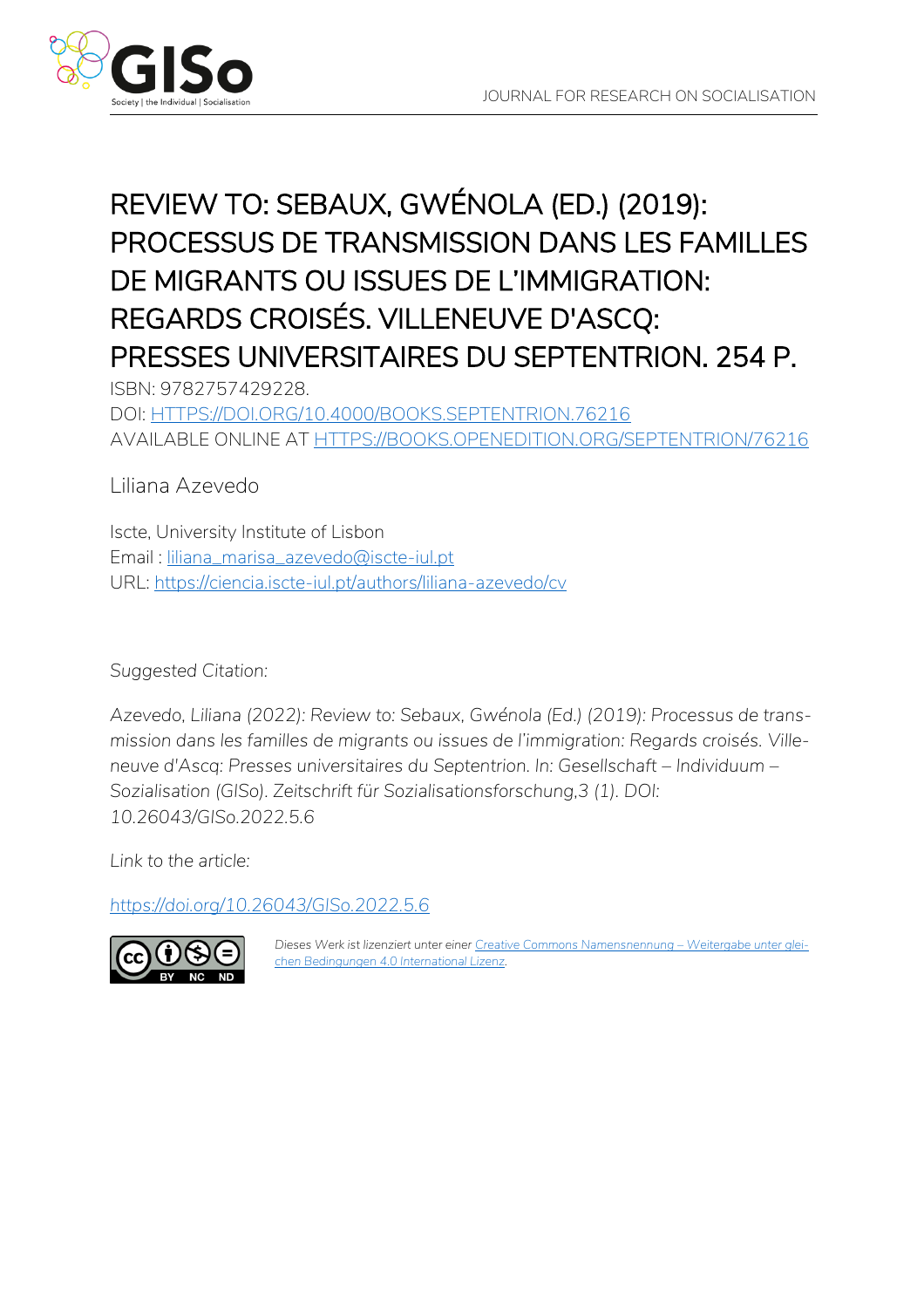

# REVIEW TO: SEBAUX, GWÉNOLA (ED.) (2019): *PROCESSUS DE TRANSMISSION DANS LES FAMILLES DE MIGRANTS OU ISSUES DE L'IMMIGRATION: REGARDS CROISÉS.* VILLENEUVE D'ASCQ: PRESSES UNIVERSITAIRES DU SEPTENTRION. 254 P.

ISBN: 9782757429228. DOI: [HTTPS://DOI.ORG/10.4000/BOOKS.SEPTENTRION.76216](https://doi.org/10.4000/books.septentrion.76216) AVAILABLE ONLINE AT [HTTPS://BOOKS.OPENEDITION.ORG/SEPTENTRION/76216](https://books.openedition.org/septentrion/76216)

Liliana Azevedo

The book *Processus de transmission dans les familles de migrants ou issues de l'immigration: Regards croisés* is the result of an international symposium held at the *Université Catholique de l'Ouest* (UCO) in Angers, France, in 2015. It brings together a wide range of contributions around the concept of "transmission" in the context of migration to and within Europe from different disciplines, methodological perspectives, national contexts, and temporalities. The main interest of this volume is undoubtedly its diversity and multi-faceted approach. It combines fieldwork as well as archival and statistical research. It examines both voluntary and forced migration. It takes a multigenerational view and encompasses individual, family, and institutional levels. It includes transmission mechanisms of both origin cultures and receiving societies.

In the introduction, Gwénola Sebaux, the editor and migration researcher concentrating on German and Eastern Europe societies, relies on the dictionary to define transmission: It comes from the Latin *tradere* and means to pass to someone else, to hand over, notably from generation to generation. Sebaux emphasizes the dynamic nature of transmission processes and their duration – two aspects that will be illustrated throughout the chapters. Drawing on a variety of spatial and temporal settings, the authors discuss the purposes and mechanisms, the possibilities and impossibilities of transmission within families with a migration background, highlighting its limits but also its creative potential. In sum, the book raises the question of continuity and discontinuity, both at the individual and collective level, and points to the issue of social change.

Indeed, by examining both past and contemporary migration movements, the purpose of this volume is to address the transformations that immigration brings about in societies. In other words, what is happening in Europe in terms of post-migration? The editor's intention is to bring some insights to what has been called *Europe's migration crisis* and to engage in the ongoing societal, political, and media debate. Accordingly, this volume intends to shed light on transmission mechanisms in a post-migration context and in particular on the processes at work in European societies in the first decades of the 21st century. Clues are provided by the 14 chapters organized in six parts: (I) The cultural fact through the prism of migration; (II) mobilities and transmissions; (III) issues of transmission in the family space; (IV) religious transmission and identification; (V) transmissions and linguistic identifications; and (VI) political issues of transmission.

Although the interest of migration studies in family transmissions is quite recent, the growing body of literature in this field of research has already produced a large number of studies on the intergenerational transmission of cultural, religious, and political values and also on the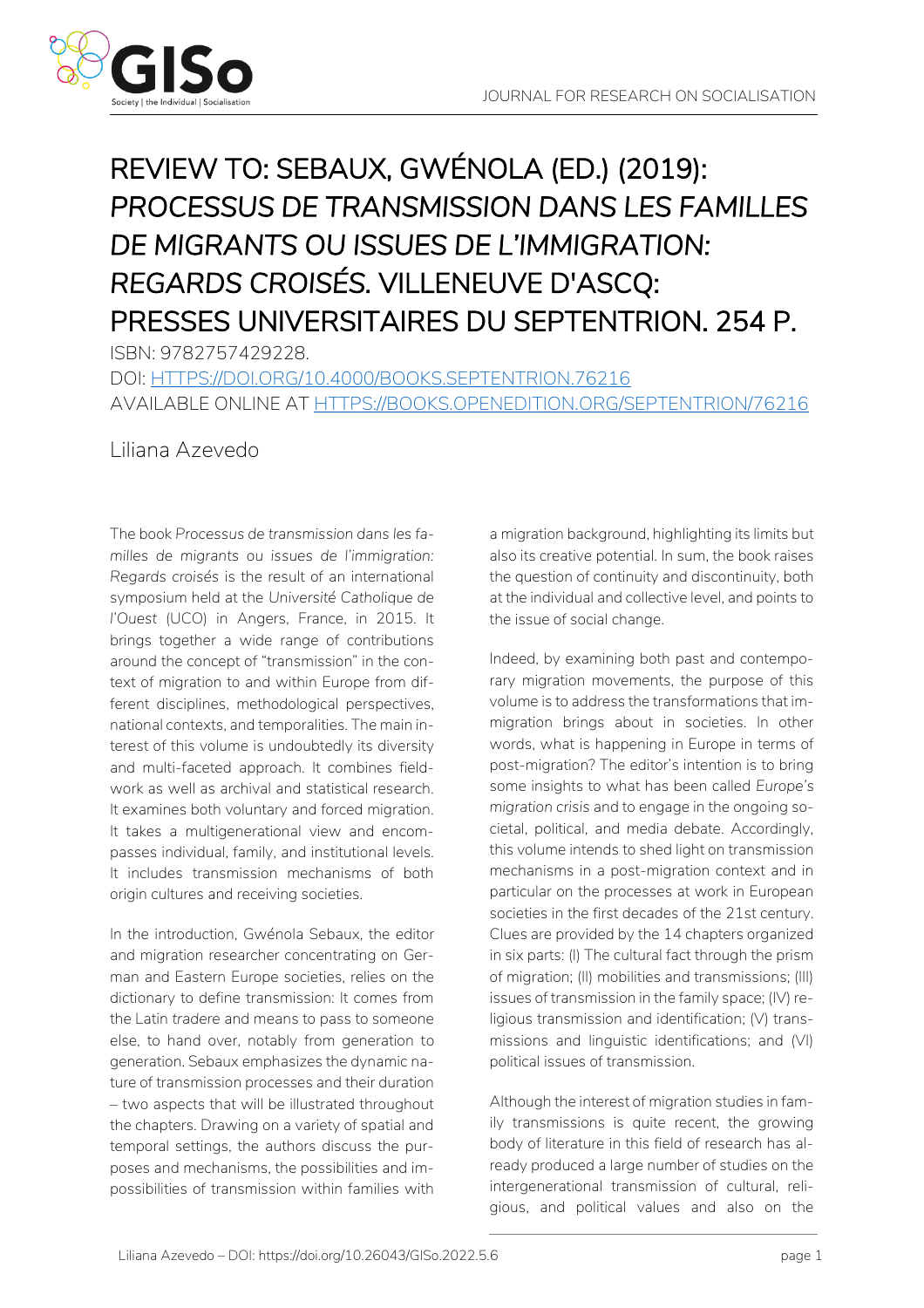

transmission of language (see special issue organized by Bertaux & Delcroix, 2009). The themes used to organize the chapters are therefore traditional ones. However, as you read on, you may wonder why the chapters have been arranged in this way. Indeed, the organization of the texts into six parts seems sometimes a bit artificial. As a matter of fact, in the conclusion of the book, the editor outlines other relevant lines of thought, such as the tension between the private and the public realm, the role of women, and the importance of language that I personally find more appropriate to arrange the diverse contributions. I will therefore present the book in a partially different order than the table of contents shows and focus on those aspects of the book that I consider particularly insightful for understanding the current and future challenges of migration in Europe and around the world.

The book contains several examples of how transmission mechanisms operate between the poles of the private and the public sphere. Opposition, synergies, and overlap between different agents of socialization are made visible throughout the book. Chapters 4, 9, and 10 highlight the influence of public structures, whether associations or state-related. Chapter 4 shows the role of Bulgarian migrants' associations in Greece and Germany in transmitting cultural identity. Chapter 9 analyses three French Catholic popular education movements and their role as cultural and religious transmitters among young people with migrant backgrounds since 1960. Chapter 10 underlines the importance of cultural associations and their religious and secular celebrations in the transmission of collective memory and in the arrangement of endogenous marriages among French of Indian Tamil origin. The tension between different agents of socialization is related to the question of the reception of the transmission efforts by the descendants who often have to cope with conflicting perspectives and values. The results of these dynamics are processes of hybridization of customs and possibly conflicting identity compositions, as it is shown in chapters 3 and 7, which examine the case of Cameroonians and Algerians households in France. Transmission mechanisms may then be disrupted in the migratory context, leading to transformations within the family.

One of the merits of the book is to show the heterogeneity of migrant families and to contribute to deconstructing ideas that tend to enclose the migrant-other in static and patriarchal family structures. Hence, chapters 5, 6, and 8 challenge hegemonic representations of migrant women (as passive individuals) prevalent in receiving countries and show that women are key actors in the processes of intergenerational transmission. Chapter 5 shows the prominent role of women in maintaining ethnic cohesion and identity in Tatar families that fled from Crimea to Romania in the 19th century. Chapter 6 analyses the experience of single mothers of Turkish origin in Germany and their capacity for action. Finally, chapter 8 examines family reconfigurations of Chilean exiles in France, as migrants' own conceptions of gender roles often change when moving to another country.

Migrants often face language issues. Language plays a key role in social and economic integration but also in accessing cultural codes. Chapter 11 focuses on recent migrants and asylum seekers from Southern Caucasus in France for whom daily life language transmission (through songs, storytelling) and long-distance communication with the family left behind are ways of coping with their precarious situation. In contrast, chapter 12 shows that recent Italian migrants in Germany are keen to learn the local language as a factor of integration.

One of the most relevant findings of this collective reflection is the gradual convergence of migrants and descendants with receiving societies. This topic is addressed in chapters 2 and 14. The former adopts a historical perspective and navigates through time and space to point out mutual cultural influences between migrants and receiving countries – with several examples from around the world, from the birth of the Ottoman Empire to the present. The latter analyses the fertility behavior of the population with a migrant background in Germany and shows that it converges with national patterns over time. This cultural bridging is emphasized on the cover of the book with the image of the *Bridge of Confluences* in Angers that symbolizes both the ambivalent status of migrants (in-between) and "the cultural confluences inherent in all migration" (p. 17) as highlighted by the editor. The idea that migration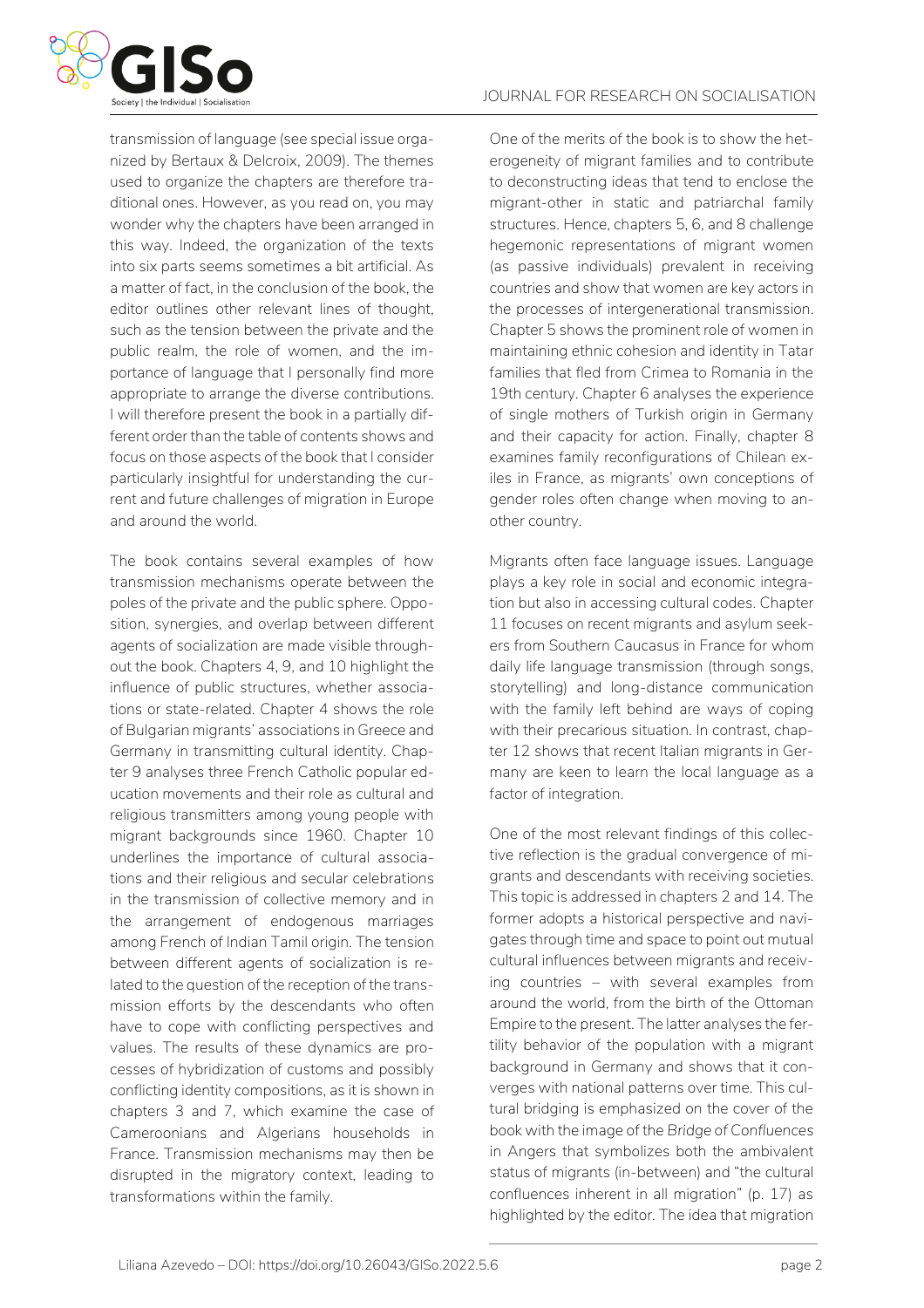

fosters cultural affinities is definitely the major conclusion.

Moreover, the book is an opportunity to reflect on topics such as the diversity of the migrant condition. By putting side by side, in the same volume, different migration categories (migrants, asylum seekers, exiles), this volume raises the question of the boundaries between categories – a major theme, especially in these troubled times that Europe is facing since February 2022.

Two chapters do not fit any of the topics mentioned above, nor do they address transmission within the family. Chapter 1 is a theoretical prelude that invites the reader to consider the purpose of transmission, going back to ancient Greek thought. And chapter 13 analyses integration policies of the German state, drawing on the migration of young people from Southern Europe following the 2008 crisis, and stresses the need to go beyond mere economic insertion. It is in this context that the issue of transmission becomes important.

To sum up, this book highlights that nothing is immutable or fixed in time and that transmission is not one-way only. Indeed, traditions, customs, and memories are reinvented through transmission and evolve according to the spatial and socioeconomic contexts in which migrants are embedded – but also according to biographical events.

In conclusion, this is a timely book on a relevant topic. The reader will find a good overview of the reciprocal impact between migration and family and a rich insight into the complex articulations between migration and transmission. The book can therefore be recommended to anyone interested in migration and intergenerational issues. not only to social scientist and social workers. However, it is regrettable that the wide range of topics and approaches prevents a more detailed analysis, which would be valuable. Thus, what makes the strength of the book is also its weakness. In addition, it can also be a good starting point for a (very topical) discussion on migrant/refugee categories and types of migration (family, labor, political, etc.), which offers definitely an extra value.

### **REFERENCE**

Bertaux, Daniel/Delcroix, Catherine (2009): Transmissions familiales et mobilités. *Migrations Société*, 3–4 (123–124), 87–96.